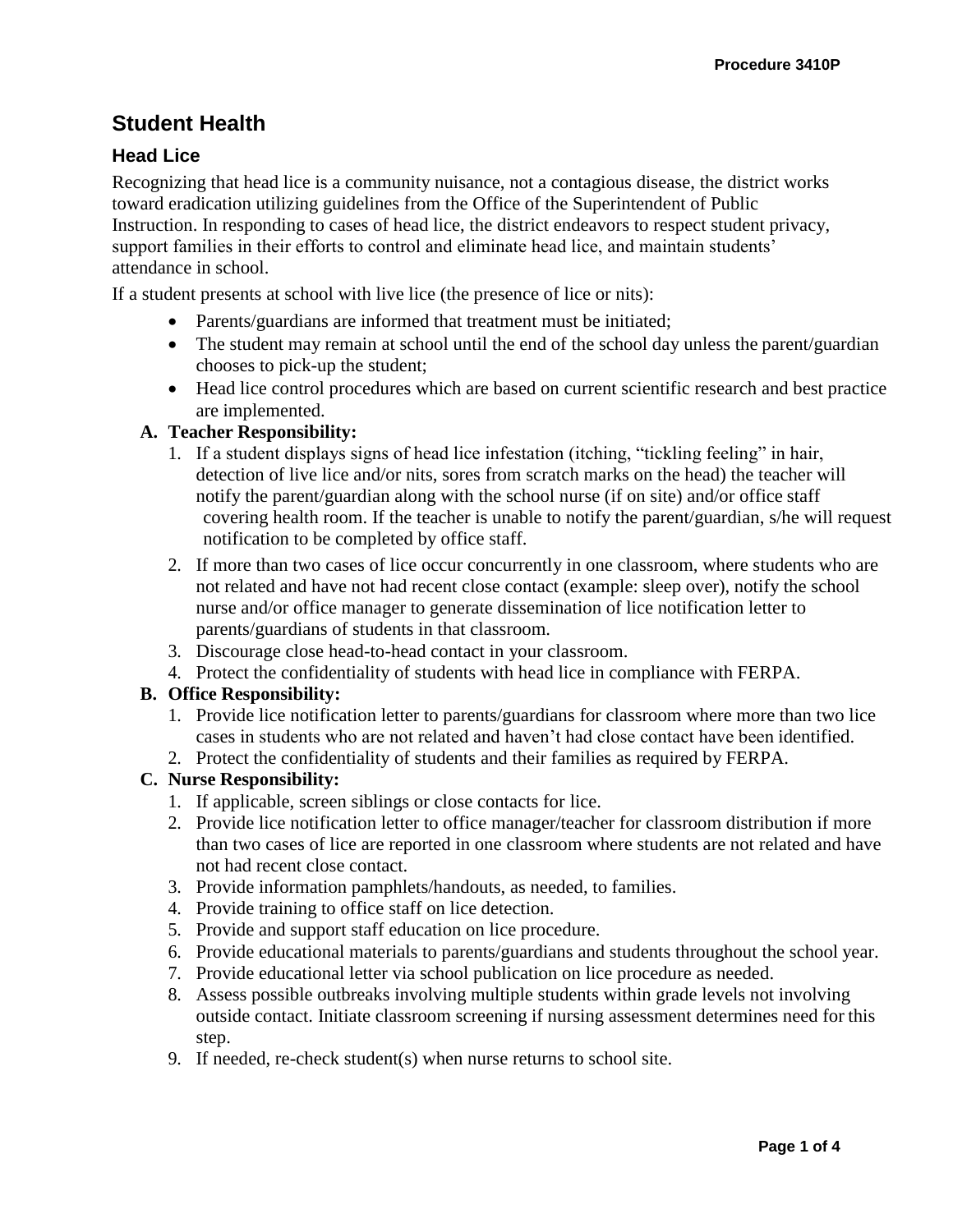- 10. In the rare case that a student has chronic head lice infestation that is disruptive to the learning environment (treatment guidelines not followed or successful repeatedly), the school nurse will use their professional judgment in determining if exclusion is to be considered. The nurse will consult with building administrator if exclusion is a consideration. If the building administrator decides to exclude, they must do so according to the following due process requirements:
	- 1. Written notice to the parents, guardians or persons in loco parentis delivered to the parents in person or by certified mail;
	- 2. Notice of the applicable laws, including a copy of the laws and rules;
	- 3. The order that the student will be excluded from school immediately and until treatment is verified;
	- 4. Explain the rights of the parents and student to a hearing, the hearing process and that the exclusion continues until treatment is verified or the hearing officer determines that the student should no longer be excluded from school;
	- 5. If the parents request a hearing, the district will schedule one within three school days of receiving the request, unless more time is requested by the parents; and
	- 6. The hearing process will be consistent with the procedures established for disciplinary cases pursuant to Chapter 392-400 WAC.

#### **D. Parent Responsibility:**

- 1. Infected student(s) should be treated before returning to school.
- 2. Follow all treatment guidelines including "nit-picking" for two weeks following the initial treatment.
- 3. Contact the school if you know or suspect that your child has lice.
- 4. Inform family, friends and after school activity groups if your child has lice.
- 5. Treat your child and follow instructions as provided by product directions and/or pharmacist/health provider.
- 6. Read recommendations for prevention of spread and treatment as provided by school nurse. For additional information:

- [Centers for Disease Control and Prevention -](http://www.nlm.nih.gov/medlineplus/headlice.html) [Head](http://www.nlm.nih.gov/medlineplus/headlice.html) Lice
- Identify US [Frequently Asked](https://identify.us.com/idmybug/head-lice/head-lice-FAQS/index.html) Questions
- [National A](http://www.webmd.com/parenting/features/what-do-when-your-child-has-head-lice)ssociation of School Nurses Lice Lessons
- [King County Public Health -](http://www.kingcounty.gov/healthservices/health/communicable/diseases/headlice.aspx) Head Lice Fact Sheet

## **Auditory Acuity Screening**

#### **A. Frequency of Screening**

- 1. Auditory acuity screening will be conducted at a minimum in kindergarten, first second, third, fifth and seventh grades.
- 2. All students having a possible hearing loss will be screened by the district-provided audiologist and any time throughout the school year when referred by parents/guardians or school nurse.

#### **B. Screening Equipment**

1. The auditory screening equipment used will provide tonal stimuli at frequencies of 1,000, 2000, and 4,000 Hz at hearing level of 20 decibels. The earphone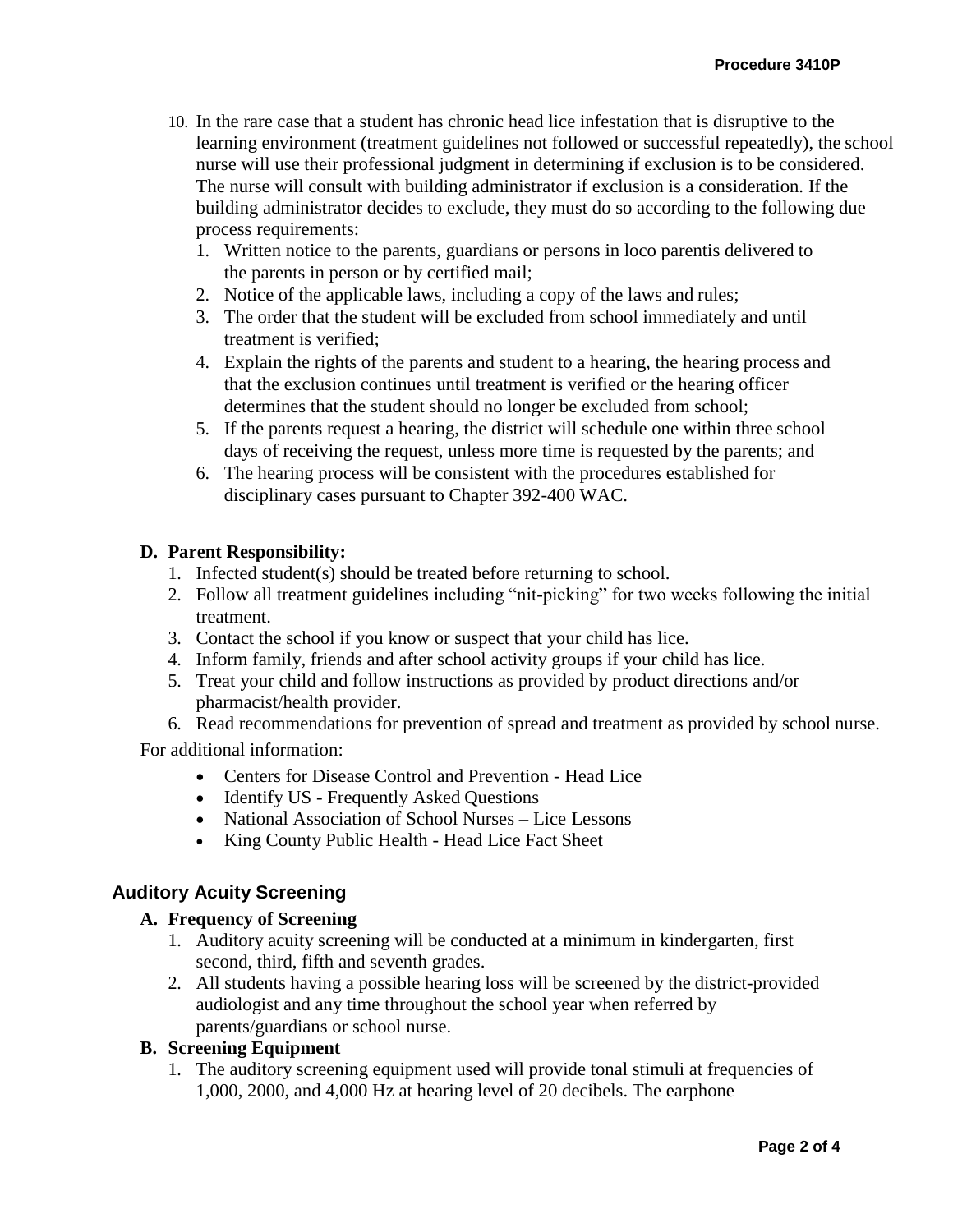measurement of the decibels is in reference to the American National Standards Institute ANSI 1996 standards.

2. The screening equipment will be calibrated at least annually by qualified persons.

## **C. Screening Procedures**

- 1. Students will be screened at 1,000, 2,000 and 4,000 Hz
- 2. Screening will be conducted in an environment as free of extraneous noise as possible and at a hearing level of 20dB
- 3. The screening will be completed as soon as possible in the school year
- 4. Screening results, any referrals and the result of referrals will be placed in students cumulative file folder

### **D. Screening Referral**

- 1. If a student does not respond to one or more frequencies in either ear during the initial screening in the school screening program, the following steps will be taken.
	- a. The student will immediately be rescreened at another station
	- b. If the student does not respond to one or more frequencies in either ear during the second screening on the same day, the student will be referred for rescreening, supervised by district provided audiologist.
	- c. Referral letters will be sent by school nurse to parent/guardian via US mail, and a copy of the referral letter and referral results will be placed in the student's cumulative file.
	- d. School nurse will notify student's teachers of the need for preferential positioning in class because of the possibility of decreased hearing.

## **Visual Acuity Screening**

### **A. Frequency of Screening**

- 1. Visual acuity or instrument-based vision screening will be conducted in at least kindergarten, first, second, third, fifth and seventh grades as required by state law.
- 2. All students with a possible vision deficiency will be screened by the school nurse for visual acuity or with an instrument-based vision screening device when referred by parent/guardian and/or school staff.
- 3. Students are not required to be screened if they already have had a comprehensive vision examination by a licensed vision care professional within the previous twelve months. In order to waive the screening, schools need to have a report or form signed by a licensed vision care professional indicating that an examination has been administered. The school nurse must place this report or form in the student's cumulative file.
- 4. A student who the school district has reported as having a visual impairment is not required to be screened.

### **B. Screening Equipment**

1. Students must be screened using the standardized optotype-based distance vision and near vision acuity screening tools approved for each grade as well as the rescreening and referral criteria by grade outlined as follows: